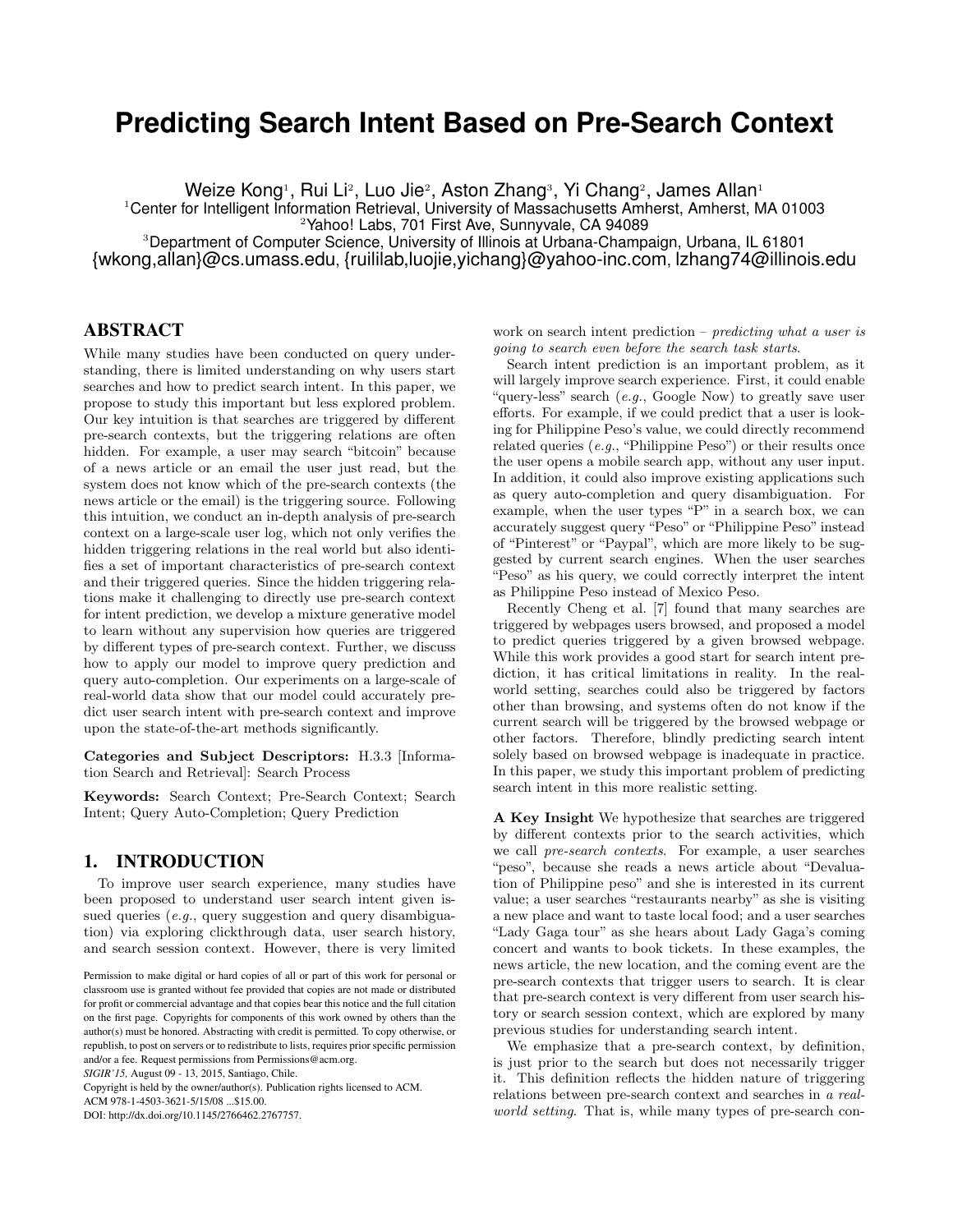text (e.g., news articles, new locations, events) could trigger searches, the system does not observe which particular presearch context triggers the current search. Ideally, if we can capture various types of pre-search context, and identify the particular one that triggers searches each time, we could predict search intent based on the identified pre-search context.

An In-depth Analysis In Section 3 we conduct an indepth analysis to understand how pre-search context triggers queries. We focus on a specific type of pre-search context – the news article a user browsed before the search, because: 1) a large number of search queries are triggered by news pre-search context daily, as we will show in the analysis; 2) it is easier to log browsing activity than other off-line activities in practice; 3) studying news pre-search context will provide guidelines for exploring other pre-search context in the future.

In the analysis, we use large-scale real-world data by joining user browsing logs (i.e., what news articles users have read) and search logs (i.e., what queries users have searched after reading news) from Yahoo!. We first find that a significant amount of queries are triggered by news pre-search context (*i.e.*, tens of millions queries per day), which verifies the assumption of queries being triggered by pre-search context. More importantly, we discover insightful characteristics of news pre-search context and their triggered queries. Some of our interesting observations are: 1) news articles often trigger new queries (*i.e.*,  $96\%$  of triggered queries have never been searched by their users before), which are often difficult to predict or understand if only using history data; 2) most of the triggered queries are related to named entities mentioned in the news articles; 3) triggered queries are more likely to appear in the beginning part of those articles; 4) triggered queries could diverge from the main topics of the news articles, which are quite different from queries that lead clicks to the articles.

While this analysis shows the great potential of using news pre-search context for predicting search intent, it also validates the hidden nature of triggering relations in the realworld setting as mentioned previously. Based on the data, we estimate a large percent of queries are triggered by other pre-search context instead of news articles. The system does not know if current search will be triggered from the browsed news articles or other pre-search context. This hidden nature poses two challenges in reality that, to the best of our knowledge, have not been addressed before: 1) how to predict search intent with hidden triggering relations; 2) if/how can we learn prediction models and avoid using expensive labels for uncovering the hidden triggering relations  $(i.e.,$ identify which pre-search context is the triggering factor).

An Intent Prediction Model To address these real-world challenges, in Section 4, we develop a pre-context aware search intent model that learns how queries are triggered by different pre-search context with hidden triggering relations without any supervision. More specifically, we first introduce the model as a general generative mixture model to principally captures that a search intent could be triggered by different pre-search context with unknown triggering source. We then customize the expectation-maximization (EM) algorithm to learn the parameters of our model, so that we can take advantage of large-size browsing and search logs that are directly available, avoiding relying on expensive manually labeled data. In addition, we discuss how to

instantiate our model for query prediction and query autocompletion tasks as concrete examples to validate the generality of our proposed model. We also identify a set of effective features for our model based on our analysis in Section 3.

Comprehensive Experiments Finally, in Section 5, we carry out a comprehensive set of experiments to evaluate our model on query prediction and query suggestion tasks. We show that: 1) pre-search context is very useful in predicting queries compared to other types of data  $(e.g.,$  user search history and clickthrough data); 2) the state-of-the-art method [7] is inadequate in a real-world setting; 3) instead, our model captures pre-search context with hidden triggering relations effectively and outperforms the state-of-theart method (i.e., 25% improvement) under the real-world setting; 4) our model also consistently improves over other methods in query auto-completion, and achieves larger improvement in the most challenging cases, in which users have only typed one or two letters.

## 2. RELATED WORK

We divide information used for modeling user search intents into two categories – long-term history and short-term context.

The long-term history contains user behavior information, such as queries, clickthrough and browsed webpages, over a long period. It is often used to build user profiles and capture users' general search interest. For example, in query auto-completion, many search engines suggest the completions that have been most popular among users in the past history [1]. For personalized search, Gauch et al. [12] learn user profiles from browsing history, Speretta and Gauch [25] build profiles using search history. The short-term context instead provides a more direct information for inferring users' current search intent. We believe there exist two types of short-term contexts – pre-search context and insearch context. The pre-search context, as we defined, is the search context that is prior to a search task and could trigger the search; in-search context is the search context during a search task, such as query reformulation and user clickthrough during a search session.

In-Search context. There is a large body of work studying in-search context. In almost all of the work, in-search context is essentially used as additional information for understanding search intent during a search task. Different models have been proposed for utilizing in-session context to improve various aspects of search, including query classification [28, 27], query suggestions and auto-completion [5, 6, 4, 1, 11], document ranking [23, 29, 17], modeling search satisfaction [14, 13, 24, 22], search evaluation at session or task level [16, 15], and search personalization [26, 18, 2]. Despite the rich types of contexts and applications covered by these studies, the kind of context that could trigger a search task (i.e., pre-seach context) is still relatively unexplored.

Pre-Search context. There is limited work studying presearch context. Dumais et al. [10] have a demonstration that automatically suggests queries while users are reading emails. However, details of the model used for the system are not provided, and no evaluation is performed for the system. Rahurkar et al. [20] detect if a query searched right after browsing is relevant to the browsed webpage, and achieve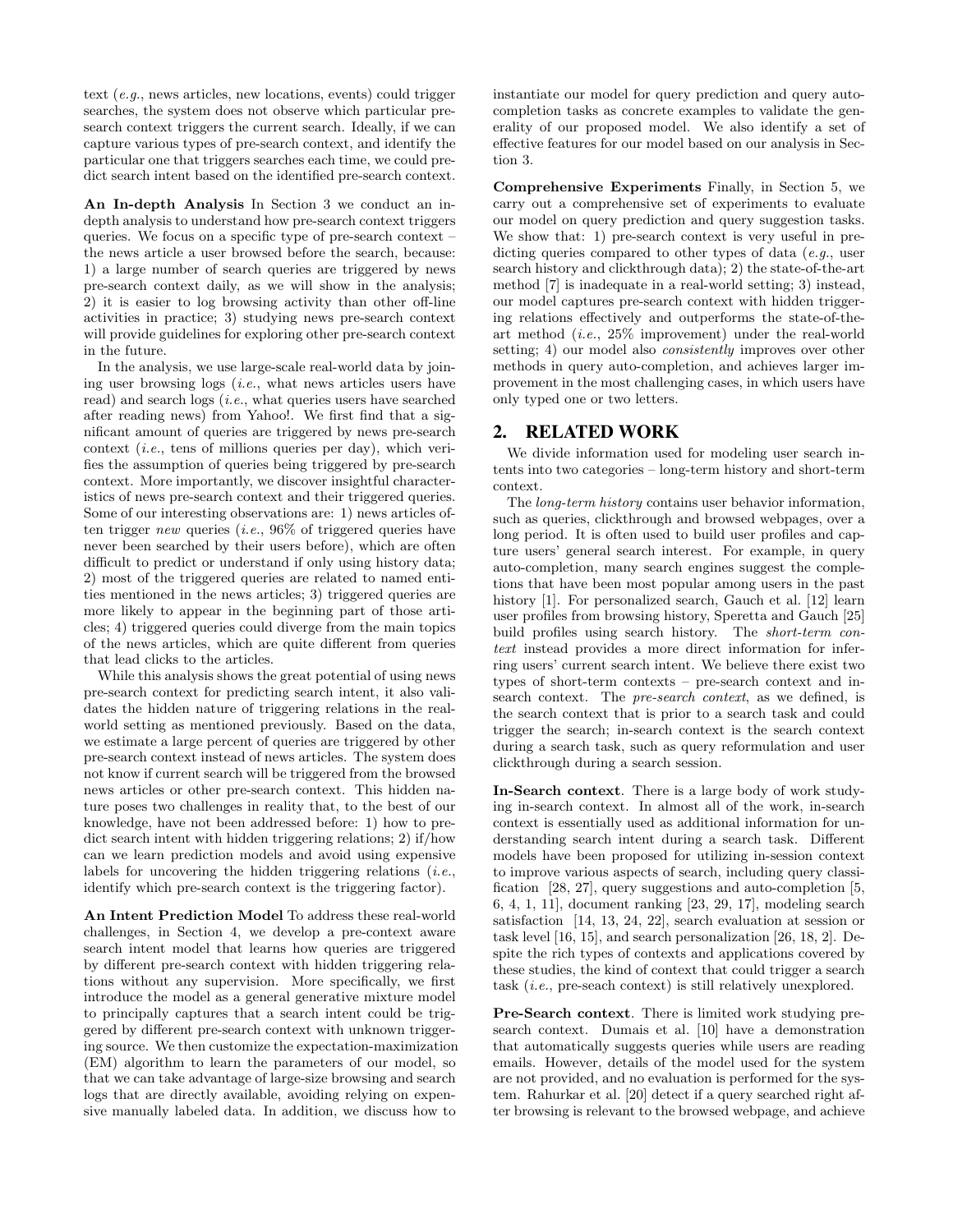nearly perfect classification performance with 0.96 precision and 0.90 recall. But they do not consider modeling intent based on context. The same authors also carry out a preliminary study [21] that uses the browsed webpage to improve search relevance. The work aims to find webpages similar to the browsed webpage, which may not be what the user needs: as we will show that triggered search intent may diverge from the original browsed webpage in Section 3.3.1. Liebling et al. [19] try to predict what webpages users are likely to look for after browsing a webpage, based on the popularity of webpages that have been searched under the same browsing context. However, their approach is difficult to be generalized for fresh or less-popular webpages that do not have enough browsing history.

There are two recent studies [7, 3] that are similar to our work. Both of them try to predict/suggest what users are likely to search about a browsed webpage. Cheng et al. [7] collect searches after users browse a webpage in the search history, and then rank them as suggestions for that webpage using a learning to rank framework. Instead of relying on historic browsing and search information, Bordino et al. [3] focus on using webpage content, so that their approach can be generalized for previous unseen webpages. Our work significantly differs from the two studies in that: 1) we study a different problem. Motivated by the hidden nature of triggering relations in the real-world setting, we target at predicting search intent based on pre-search context, which may or may not trigger the current search, while they target at predicting search intent for a given known triggering factor, which is normally unrealistic; 2) we perform an in-depth analysis. It verifies the hidden nature of triggering relations and discovers insightful characteristics of pre-search context, some of which have important implications on feature design. Previous analysis [7] is limited to verifying triggering relations ; 3) our model captures hidden triggering relations and learns from large-size "free" unlabeled data, while their models require expensive human labels to identify triggering sources for learning.

# 3. ANALYSIS OF PRE-SEARCH CONTEXT

In this section, we present an in-depth analysis of how presearch context triggers users to search, focusing on browsed news articles (as explained in Section 1). Particularly, we first verify the triggering relations and their hidden nature in a real-world setting, and then explore the characteristics of news pre-search context and its triggered queries.

## 3.1 Dataset

To understand how pre-search context triggers queries in real world, we join *browsing logs*, which record user "browsing events" on Yahoo! news sites (e.g., News, Sports, Finance), and search logs, which record user "search events" on Yahoo! Search, and then focus on "browsing-search pairs" in the joined logs. All the logs are from the English/US market and are anonymized. Formally, we can abstract our logs as follows.

- A browsing event contains three fields {userID, timestamp, URL}, which records the event that a user browses a URL at a specific time;
- A search event contains three fields  $\{userID, timestamp,$  $query$ , which records the event that a user issues a query at a specific time.

• A browsing-search pair is a pair of a browsing event and a subsequent search event within a predefined time window  $(e.q., 30 \text{ mins})$  in the logs.

In the rest of the paper, we refer to the webpage and the query in a browsing-search pair as browsed webpage and following query respectively. As not all the following queries are indeed triggered by the browsed webpages, we name the following queries that are triggered by the browsed webpages as triggered queries and the other following queries as non-triggered queries.

We process 25 successive days of browsing and search logs in February 2014. In the following studies and experiments, we use the logs from the first 24 days as history data, from which we extract statistics such as user search history and the queries that lead clicks to a certain webpage, and the logs from the last day as experiment data, which we use for our analysis and experiments. We have 1,796,313 browsingsearch pairs after pre-processing and filtering (e.g., filtering out browsing-search pairs whose webpages are not accessible due to outdated links or technical issues). We randomly sample 6,000 pairs for annotators to label. The annotators are asked to label whether or not the following query is triggered by the browsed webpage or whether they cannot decide. Those labeled pairs are further split into 3 different sets randomly, namely STUDY, TRAIN and EVALUATE. We use both STUDY and TRAIN for our analysis, TRAIN for model training, and EVALUATE for testing. Table 1 shows the statistics of annotated pairs in the three sets.

|  |                                 |  | Table 1: Label distributions of three datasets. |
|--|---------------------------------|--|-------------------------------------------------|
|  | $C$ $T$ $T$ $T$ $T$ $T$ $T$ $T$ |  | $MDATM$ $INT 1$                                 |

|               | <b>STUDY</b>    | <b>TRAIN</b>    | <b>EVALUATE</b> |
|---------------|-----------------|-----------------|-----------------|
| triggered     | $126(6.3\%)$    | 114 (5.7\%)     | $106(5.3\%)$    |
| non-triggered | $1.849(92.5\%)$ | $1.878(93.9\%)$ | $1.891(94.6\%)$ |
| cannot decide | $25(1.3\%)$     | $8(0.4\%)$      | $3(0.2\%$       |

# 3.2 Verifying Hidden Triggering Relations

To empirically justify our key insight, we first need to verify the triggering relations (i.e., whether queries are triggered by news pre-search context) in our user logs. Particularly, by investigating the logs in our dataset, we first find that 3.6% of all the webpage browsing events are followed by immediate search events (no other events in between browsing and search) within 30 minutes. These "following" queries consist of 10% of all search traffic. Further, from the humanannotated browsing-search pairs, shown in Table 1, we see that around 6% of these "following" queries are triggered by their browsed webpages. Thus, we estimate at least 0.6% all search queries are triggered by news pre-search context  $(i.e.,$  browsed news articles). This actually underestimates the significance of news triggered searches due to that users may search in other search engines after browsing, which is not logged in our data. If we consider that there are many billions of queries everyday<sup>1</sup>, tens of millions of queries are triggered by news pre-search context. As an illustration, Table 2 shows some following queries, comprising triggered queries (queries triggered by the browsed webpages) and non-triggered queries for three webpages. We can clearly see that some following queries  $(e.g., "what is a bitcoin")$  indeed are triggered by the corresponding browsed webpages (e.g., Bitcoin exchange Mt. Gox goes dark in blow to virtual currency).

<sup>&</sup>lt;sup>1</sup>Google processes 3.5 billion searches daily  $http://www.$ statisticbrain.com/google-searches/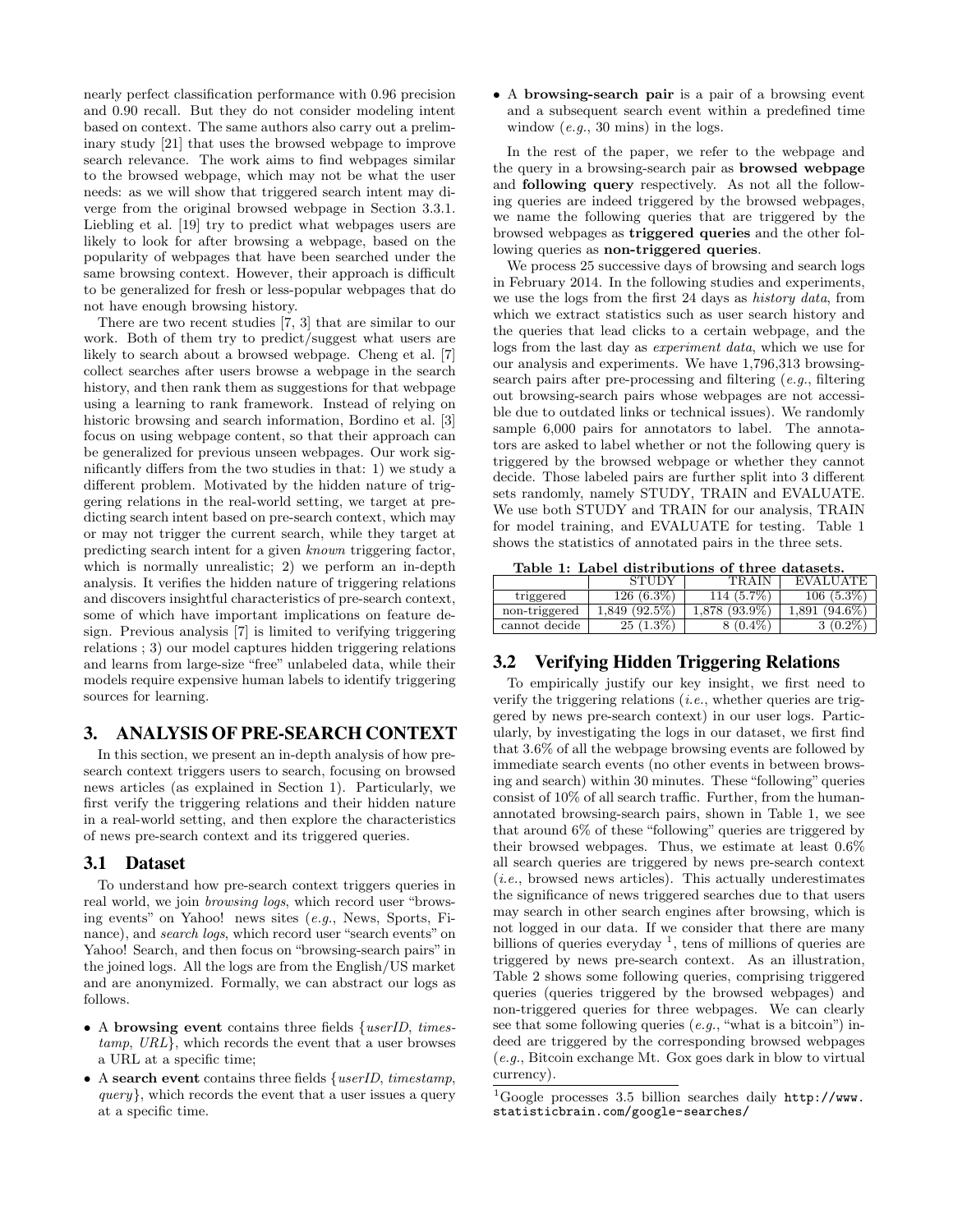Table 2: Examples for the triggered, non-triggered and leading queries from three popular news articles.

|               | <b>Webpage A:</b> Bitcoin exchange Mt. Gox goes dark in blow to virtual currency                         |  |  |  |  |  |
|---------------|----------------------------------------------------------------------------------------------------------|--|--|--|--|--|
|               | http://finance.yahoo.com/news/bitcoin-exchange-mt-goxs-website-062314988.html                            |  |  |  |  |  |
| triggered     | bitcoin, what is bitcoin, bitcoin heist                                                                  |  |  |  |  |  |
| non-triggered | facebook, amanda knox, galaxy s5 launch                                                                  |  |  |  |  |  |
|               | Webpage B: Harold Ramis Star of Ghostbusters Director of Caddyshack Dies at 69                           |  |  |  |  |  |
|               | https://movies.yahoo.com/blogs/yahoo-movies/-ghostbusters--actor-harold-ramis-dies-at-69-173530161.html  |  |  |  |  |  |
| triggered     | harold ramis, animal house movie, autoimmune inflammatory vasculitis, cast of ghostbusters               |  |  |  |  |  |
| non-triggered | craigslist, amanda bynes, ali fedotowsky, ebay                                                           |  |  |  |  |  |
| leading       | harold ramis death, harold ramis died, ghostbuster movie actor dies, what star of ghostbuster movie dies |  |  |  |  |  |
|               | Webpage C: 6 Stars Who Have Returned to Regular Jobs                                                     |  |  |  |  |  |
|               | https://celebrity.yahoo.com/blogs/yahoo-celebrity/6-stars-returned-regular-jobs-194630934.html           |  |  |  |  |  |
| triggered     | susan boyle, susan boyle bio, susan boyle movie, steven seaga                                            |  |  |  |  |  |
| non-triggered | facebook, free credit score                                                                              |  |  |  |  |  |
| leading       | regular jobs for celebrities, stars that returned back to regular jobs                                   |  |  |  |  |  |

The analysis above verifies the triggering relations between news pre-search context and searches. However, the triggering relations are hidden: the system does not directly observe whether queries will be triggered by news pre-search context or other pre-search context (e.g., locations, events). Based on Table 1, we estimate that around 94% of following queries are triggered by pre-search context other than browsed news articles, and the system does not know which pre-search context triggers the current search. This hidden nature poses two real-world challenges that are not addressed in previous studies [7, 3]: 1) how to predict searches with systems not knowing when/if searches will be triggered by the browsed webpages; 2) if/how can we learn prediction models and avoid using expensive labels for identifying which queries are triggered by the browsed webpages. We will propose a generative mixture model to principally address them in Section 4.

## 3.3 Characterizing Triggered Queries

Next, to predict user search intent based on pre-search context, we need to characterize how pre-search context triggers searches. Particularly, we derive characteristics of triggered queries, which distinguish them from other following queries, from two main aspects: 1) relevance between browsed webpages and following queries and 2) types of following queries themselves.

## *3.3.1 Relevance between Following Queries and Pre-Search Context*

As it is natural to expect that triggered queries are relevant to the content of their browsed webpages (the page that triggered the query), we first focus on whether triggered/nontriggered queries are actually relevant to the browsed webpages.

**Text Matching** We start with a basic question – can we distinguish triggered queries and non-triggered queries by how well they match the text content of browsed webpages?

To answer this question, we compare triggered queries with non-triggered queries according to two text matching metrics: 1) exactly matching, which measures whether a query appears in a webpage; 2) overlapping, which measures whether a query has at least one word overlapping with the webpage, ignoring stopwords in the query. In Table 3, we show the percentages of the matched queries and the overlapped queries among the triggered/non-triggered queries,

as well as the percentages of the triggered/non-triggered queries belong to the matched and overlapped queries. We have two important observations from the results.

First, the results confirm our expectation that triggered queries are more relevant to browsed webpages than the non-triggered ones. Particularly, 48.41% (96.03%) of triggered queries match (overlap) with browsed webpages, while only 0.49% (8.22%) of non-triggered queries do. In fact, by examining queries in detail, we find that 1) less than 4% of triggered queries that do not overlap browsed webpages are semantically related to them (e.g., after browsing a webpage about Ford, a user searches a specific automobile store, whose name does not appear in the webpage) and the 0.5% of the non-triggered queries which exactly match browsed webpages, are mostly popular navigational queries (e.g., "facebook", "google" and "espn").

Second, the results suggest that, unfortunately, we cannot distinguish triggered from non-triggered queries very well with text matching only. Specifically, we can only obtain a high precision (87.14%) but low recall (48.41%) classifier or a high recall (96.03%) but low precision (44.32%) classifier for predicting triggered/non-triggered queries with the matching or overlapping measures respectively. This implies that we should also consider other features for modeling triggering relations.

Table 3: Matching and overlapping of triggered and non-triggered queries.

|                  | % exactly matching | $\%$ overlapping |
|------------------|--------------------|------------------|
| triggered        | 48.41\%            | $96.03\%$        |
| non-triggered    | $0.49\%$           | $8.22\%$         |
|                  |                    |                  |
|                  | % triggered        | % non-triggered  |
| exactly matching | 87.14%             | $12.86\%$        |

Matching Positions Due to the limitations of matching and overlapping in distinguishing triggered and non-triggered queries, we next investigate whether where the matched queries of triggered/non triggered queries appear in the webpages can distinguish the classes. Our intuition is that because users read from top to bottom and news articles often position important/interesting information at the top, triggered queries are likely to come from the beginning of browsed webpages.

To answer the question, we plot distributions of the document positions where triggered/non-triggered queries first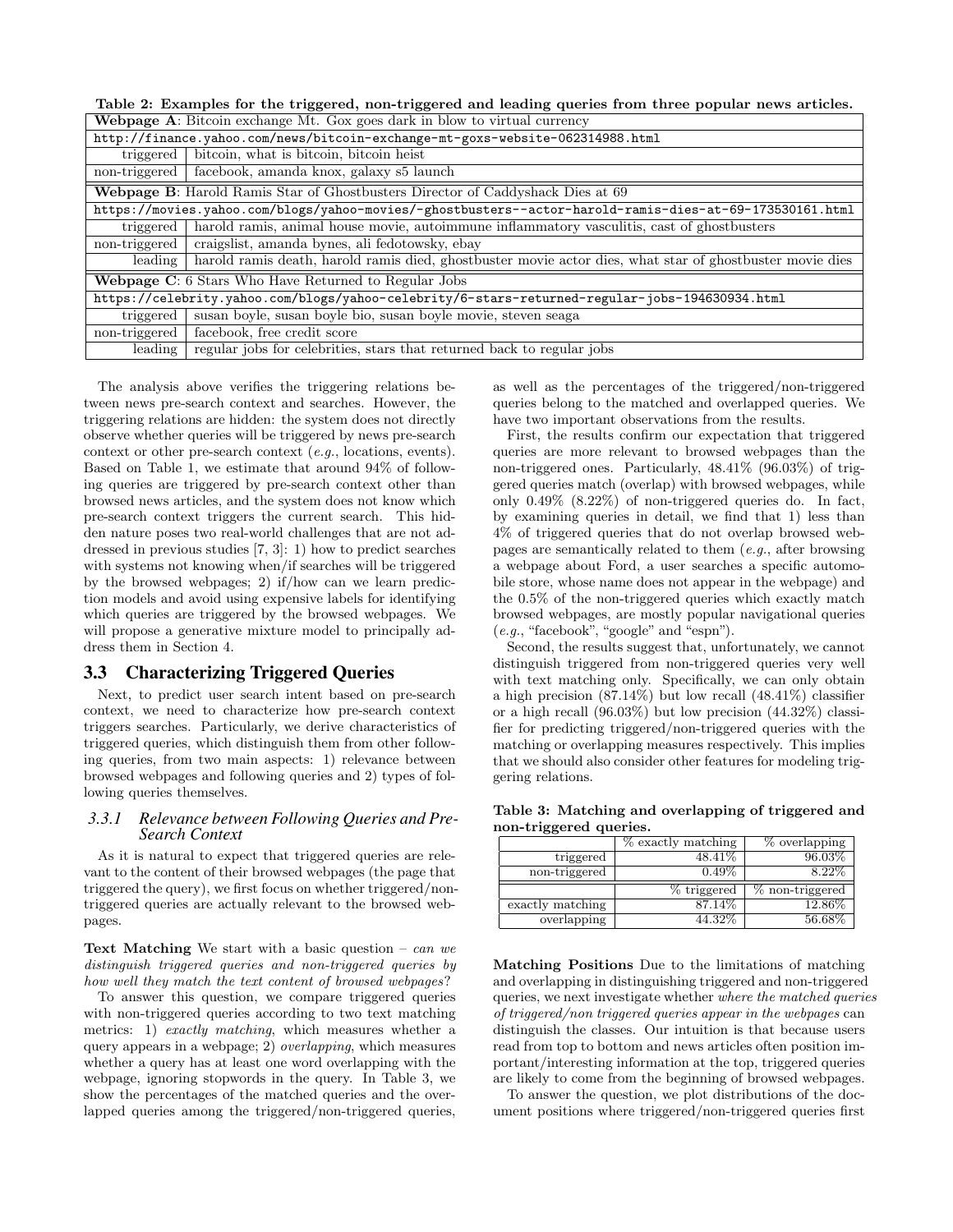appear in Figure 1. In the figure, document positions from top to bottom are normalized to a value between 0 and 1 by word number. Triggered/non-triggered queries that do not appear in the news articles have no valid document positions, and are thus not included in this plot. Figure 1 shows that most triggered queries appear in the beginning part of the news articles, and the non-triggered queries randomly appear in the beginning and the end of browsed webpages. The results here verify our intuition above, which could be an effective feature for distinguishing triggered and non-triggered queries.

Figure 1: Distributions of triggered & non-triggered queries' first occurrences in their browsed webpages.



Topic Relevance After measuring text similarity, we further measure how relevant the triggered and non-triggered queries of a webpage are to its main topic.

To answer this question, we compare triggered and nontriggered queries with the title of a webpage, which is a good representation of the main topic of the webpage. Specifically, we measure the cosine similarity between queries and news article titles based on their term-frequency vectors. In addition, we compute the similarity between "leading" queries of a webpage and the title of the webpage, as a baseline. Here, leading queries of a webpage are queries after which people click on the webpage, known to be relevant to the main topic of the webpage [8, 30]. Table 2 also shows some leading queries of two of the webpages.

Table 4 shows that, as we expected, triggered queries are more relevant to the topic of a browsed webpage than the non-triggered ones. However, interestingly, both triggered and non-triggered queries are much less relevant to the main topics of browsed webpages than the leading queries. This can also be illustrated by the examples in Table 2. For Webpage B, which is about the death of a film director, the leading queries all focus on the death of Harold Ramis, while triggered queries might be about his movies, "animal house movie". It can be explained as users may be interested in any specific information in a webpage.

Table 4: Cosine similarity between triggered/nontriggered/leading queries and news titles.

|        | riggered   Non-Triggerd | Leading |
|--------|-------------------------|---------|
| በ 1641 | በ በ274                  | 0.4782  |

While the above results suggest relevance to the main topic could be a marginally effective feature, the results are still valuable to us because: 1) they reveal an important fact that the triggered queries of a webpage could diverge from its main topic; and 2) they show clear differences between leading queries and triggered queries, which motivate of our study of triggered queries from a new aspect.

#### *3.3.2 Types of Following Queries*

We would like to understand if some particular types of queries are more likely to be triggered by a news pre-search context. Intuitively, we assume that if users issue queries because of reading articles (e.g., Bitcoin exchange Mt. Gox goes dark in blow to virtual currency), they are likely to look for explanations of some unknown concepts (e.g., "what is bitcoin") or related information for some entities  $(e.g.,)$ "bitcoin value"). Thus we expect the triggered queries are new to the user and entity oriented. Next, we empirically verify these two assumptions.

New assumption We verify that triggered queries are more likely to be new to the users (who issued the queries) than non-triggered ones by checking if triggered queries have been searched by the users before. We assume that a query never searched by a user before is likely to be a "new" concept to the user. We find almost all (95.4%) of news-triggered queries have never been searched by their users (the particular user who issued the triggered query) in their personal history data (previous 24 days), while this percentage is much lower for non-triggered queries (78.64%) and for all queries issued by the same set of users in the same day (77.2%). This assumption can also be illustrated from the examples in Table 2, where in the first example some query prefixes start with "what is", suggesting users are searching concepts new to them.

This result not only reveals another important characteristic of news triggered queries, but also implies that they will be much more difficult to predict than other queries if we solely depend on user search history.

Entity oriented assumption To verify that triggered queries are more likely to be about entities mentioned in browsed webpages than are non-triggered ones, we apply an in-house named entity extractor on browsed webpages, and compare triggered/non-triggered queries with the recognized named entities. We find that over half (55.8%) of the triggered queries contain at least one named entity recognized in the browsed webpages, and the percentage goes down to 1% for the non-triggered queries. Among the triggered queries with entities, 61.2% are exactly named entities without any other modifiers: for example, after reading Webpage C in Table 2, many users search query "susan boyle", who is a celebrity mentioned in the webpage. Another 38.8% of these queries are named entity with some modifiers: for example, users also issue the query "susan boyle bio" and "susan boyle movie" after reading that news page. This observation clearly suggests that the named entities mentioned in the browsed webpages will be useful in predicting search intent triggered by the webpages.

We note that there could be more named entity related queries than these estimations, because 1) many named entities in the news articles are not recognized by our entity extractor, e.g. "bitcoin", and 2) queries may use different variations of the named entity: e.g., "bit coin" and "bitcoin", "the walking dead" and "walking dead".

# 4. PRE-SEARCH CONTEXT AWARE SEARCH INTENT MODELING

Though our analysis shows news pre-search context provides useful information for search intent prediction, it also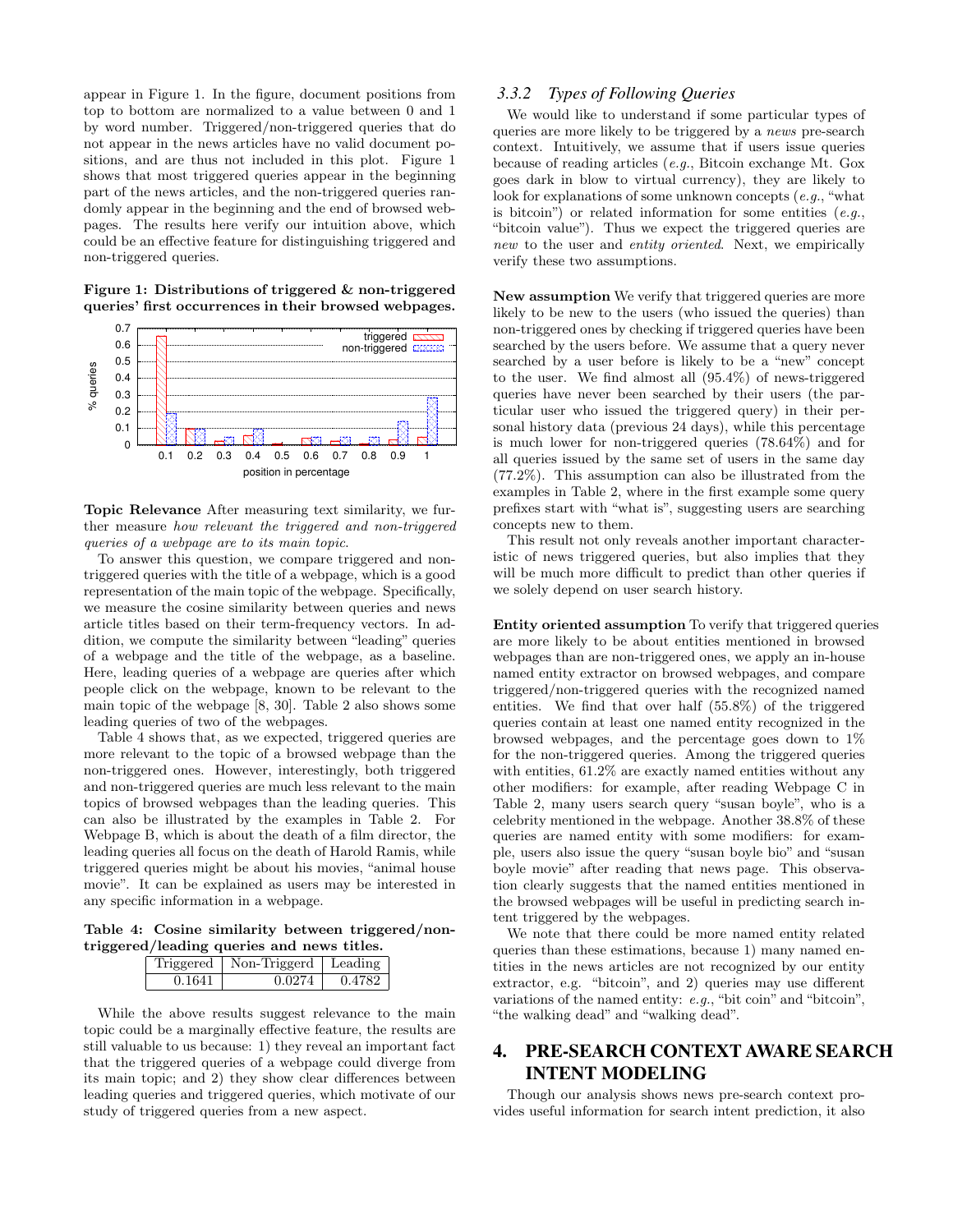recognizes the hidden triggering relation challenge in real systems, that has not been addressed previously (Section 3.2). To address that challenge, we propose a Pre-search Contextaware Intent Model (PCIM) based on a generative mixture model to effectively learn from a large amount of unlabeled data. This model differs from a previous model [7] in that 1) it captures multiple types of pre-search context with unknown triggering source; and 2) it takes advantage of a large amount of unlabeled data to learn without supervision.

With the hope to improve different search related tasks, we first describe PCIM as a general search intent model. Then we illustrate how this general model can be applied to two specific applications, query prediction and query autocompletion.

## 4.1 Pre-Search Context Aware Intent Model

#### *4.1.1 Search Intent*

We define a search intent model as a probability distribution over a set of intents,  $P(I), \forall I \in \mathcal{I}$ , where the set of intents  $\mathcal I$  can be composed of words, phrases, or even ODP categories, depending on the specific application. For example, in query prediction and query auto-completion, the set of intents contains all the query candidates that the user may search. Instead, if we use ODP categories as intents, then the search intent model can also be applied to classify search intent. We use this general definition for our search intent model, so that the model can be applied to different search related tasks. We will apply this general model to query prediction and query auto-completion as examples in Section 4.2.

#### *4.1.2 A Generative Mixture Model*

As discussed in Section 1, search intents can be triggered by different types of pre-search contexts  $C$ , such as browsed webpages ("Devaluation of Philippine Peso"), locations (new place visited) and events (Lady Gaga's coming concert). We also denote the set of all the pre-search context as  $C$ . Based on this, we assume that search intents are generated from different pre-search contexts according to the following generative process:

- 1. A pre-search context  $C$  is selected as the triggering source from an unknown multinomial distribution,  $C \sim$ *Multinomial*( $\lambda$ ), where  $C \in \mathcal{C}$ .
- 2. The search intent  $I$  is generated by the given presearch context  $C$  according to another unknown distribution  $I \sim P(I|C)$ .

According to this generative process, the mixture generative model for  $I$  can be written as

$$
P(I) = \sum_{C \in \mathcal{C}} P(I|C)P(C),\tag{1}
$$

where  $P(C) = \lambda_C$  is the prior for each pre-search context following the multinomial distribution,  $Multinomial(\lambda)$ . While there are many different ways to model the intent distribution  $P(I|C)$ , we choose a standard log-linear model as the hypothesis function. Its function can be written as

$$
P(I|C) = \frac{1}{Z} \exp\left(\mathbf{w}_C^T \mathbf{f}(I,C)\right),\tag{2}
$$

where  $Z = \sum_{I \in \mathcal{I}} \exp \left(\bm{w}_C^T \bm{f}(I,C)\right)$  is the normalizer,  $\bm{f}(I,C)$ is a vector of features characterizing how likely will intent  $\hat{I}$ 

be triggered by pre-search context C, and  $w_C$  are the corresponding feature weights. The details of used features are described in Section 4.2.3.

#### *4.1.3 Parameter Estimation*

The PCIM model defined in Equation 1 contains parameters  $\boldsymbol{\theta} = {\boldsymbol{\lambda}, \boldsymbol{W}}$ , where  $\boldsymbol{\lambda} = {\lambda_C}$  is the prior probabilities for each type of pre-search context;  $W = \{w_C\}$  are the feature weights for each type of pre-search context in calculating  $P(I|C)$ . To estimate  $\theta$ , a straightforward way is to maximize the likelihood value of  $P({I_i}_i)$  on a given training data set  $\{I_i\}_{i=1,\dots,N}$ , where N is the total number of training instances. Assuming independence between different search intent examples  $I_i$ , the log-likehood of the example collection is

$$
l(\boldsymbol{\theta}) = \log \prod_{i} P(I_i; \boldsymbol{\theta}) = \sum_{i} \log \sum_{C \in \mathcal{C}} P(I_i | C; \boldsymbol{w}_C) P(C; \lambda_C).
$$
\n(3)

Unfortunately, since log-likelihood in Equation 3 involves logarithm of a summation, there is no exact analytical solution for  $\theta$ . Therefore, we propose to use the EM algorithm for estimating  $\theta$  instead.

In the E-step, we evaluate the posterior probability of a search intent being generated from a particular pre-search context given the previous model parameter estimation  $\theta' =$  $\{\lambda',\boldsymbol{W}'\}$ :

$$
P(C|I_i; \theta') \propto P(I_i|C; \mathbf{w}'_C)P(C; \lambda'_C). \tag{4}
$$

In the M-Step, based on posterior estimates from the Estep, we maximize the lower bound of the log-likelihood:

$$
l(\boldsymbol{\theta}) \geq l'(\boldsymbol{\theta}) = \sum_{i} \sum_{C \in \mathcal{C}} P(C|I_i; \boldsymbol{\theta}') \log \frac{P(I_i|C; \boldsymbol{w}_C) P(C; \boldsymbol{\lambda}_C)}{P(C|I_i; \boldsymbol{\theta}')}.
$$
\n(5)

By taking derivative of  $l'(\theta)$  w.r.t.  $\lambda$  and setting the derivative to zero, we can easily update  $\lambda$  by  $\lambda_C = \frac{P(C|I_i;\theta')}{N}$ . For  $W$ , we calculate the derivative according to the following function, and use gradient ascent to maximize  $l'(\theta)$ ,

$$
\nabla_{\mathbf{w}_C} t'(\theta) = \sum_i P(C|I_i; \theta') \left( \mathbf{f}(I_i, C) - \frac{\sum_{I' \in \mathcal{I}_i} \exp\left(\mathbf{w}_C^T \mathbf{f}(I', C)\right) \mathbf{f}(I_i, C)}{\sum_{I' \in \mathcal{I}_i} \exp\left(\mathbf{w}_C^T \mathbf{f}(I', C)\right)} \right),
$$
(6)

where  $\mathcal{I}_i$  is the set of candidate search intents for the current search intent  $I_i$ .

# 4.2 Applications

The PCIM described above is a general model that could be applied to different search related tasks. Now we show how to apply it to query prediction and query auto-completion as examples. In the query prediction task, our goal is to suggest a ranked list of queries that a user is likely to search (after the user browses a webpage, which may or may not trigger the search in the real-world setting). The query autocompletion task is similar to query prediction, except that it predicts (auto-complete) the query after the user has typed some initial characters of the query, which restrict the set of possible suggested queries to those that begin with the initial letters as prefix.

To apply PCIM to the two applications, we need to 1) specify search intent and pre-search context representations, 2) adapt the model for the chosen representation, and 3) design specialized features for the specific applications. Next, we describe each of these issues in detail.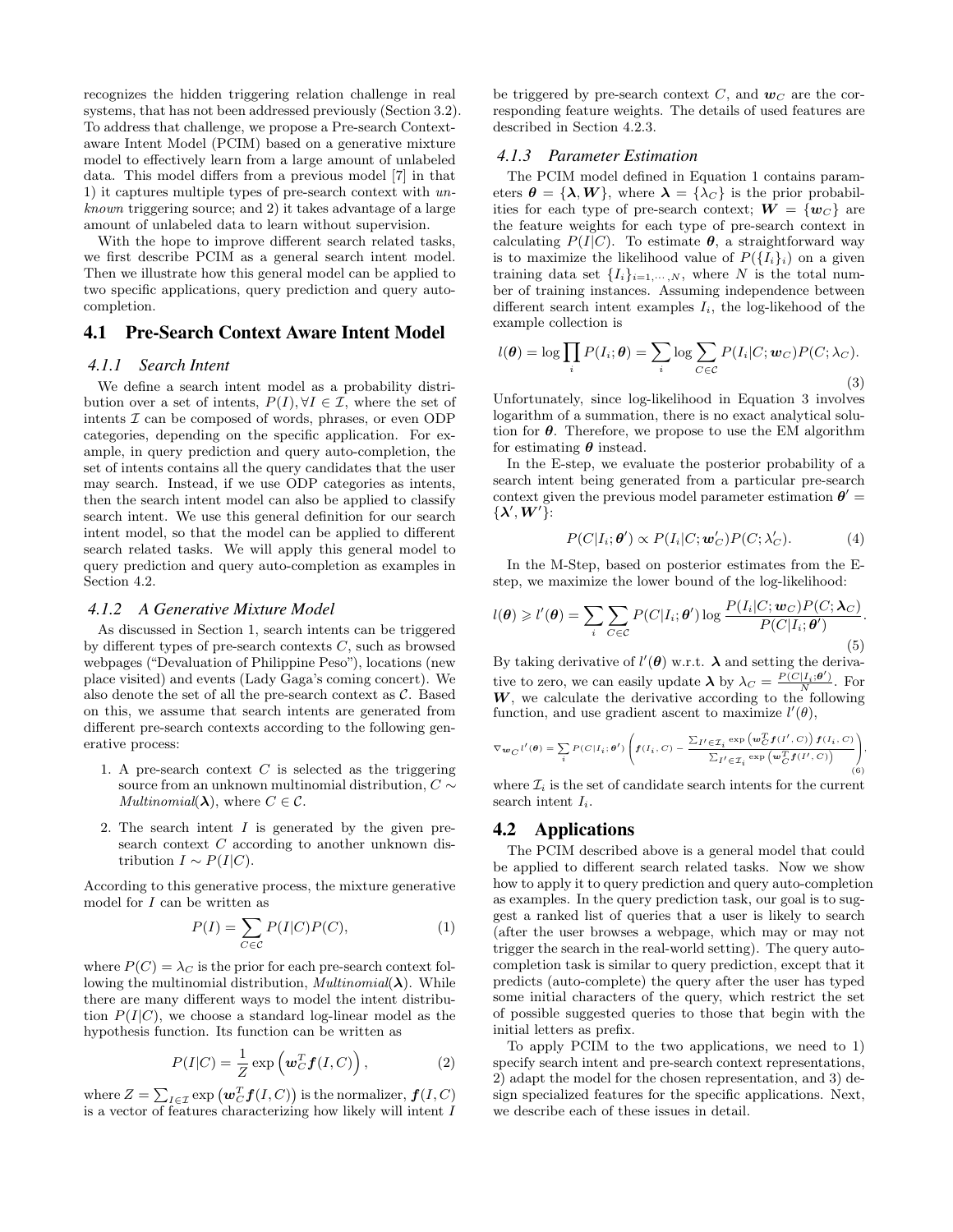#### *4.2.1 Representation*

In both query prediction and query auto-completion tasks, the basic unit of the search intent set  $\mathcal I$  is a query. Hence we will use query  $Q$  instead of intent  $I$  in our specific models. The candidate queries can be pooled from search logs and the browsed webpages. For query auto-completion, those candidate queries need to begin with the initial letters the user has typed. As an illustration, we consider only two types of pre-search context  $C$  in both tasks for the sake of feasibility and simplicity: 1) the webpage  $D$  the user just browsed before search; 2) a special background pre-search context G based on long-term search history, which we assume summarizes all other uncaptured pre-search context. We use this background pre-search context, because many other types of pre-search context could trigger searches, but are not accessible to the system  $(e.g., locations, events)$ . We believe it is easy to extend our model for more types of presearch context when they are accessible, which we leave as future work.

#### *4.2.2 Model*

Given the representation, PCIM in Equation 1 can be rewritten as

$$
P(Q) = \lambda \cdot P(Q|D) + (1 - \lambda) \cdot P(Q|G), \tag{7}
$$

where, similar to Equation 2,  $P(Q|D)$  is the probability that webpage D triggers query  $Q$ , and  $\lambda$  is the prior for the query being triggered from D.  $P(Q|G)$  is the probability of the query being triggered by the background context. In our study, we will estimate  $P(Q|G)$  using the user's search history  $H_u$  and general search history  $H_g$  for all the users:

$$
P(Q|G) = \gamma P(Q|H_u) + (1 - \gamma)P(Q|H_g),\tag{8}
$$

where  $P(Q|H_u) \propto |Q \in H_u|$ , and  $P(Q|H_q) \propto |Q \in H_q|$  with  $|Q \in H|$  denoting the frequency of query Q in H.

The model parameters can be estimated using the EM algorithm proposed in Section 4.1.3. After parameter estimation, we rank query candidates according to their probability  $P(Q)$  as predictions/suggestions. Note that if we set  $\lambda = 0$  and  $\gamma = 0$ , Equation 7 will only contain the  $P(Q|H_q)$ part, which ranks queries based only on query frequency in the search logs. This special case is the same as the MPC model [1] used in query auto-completion task. If we only set  $\lambda = 0$ , the model becomes a personalized version of MPC, in which it jointly considers both search history from all users and the current user.

#### *4.2.3 Features*

To characterize how likely it is that  $D$  will trigger query  $Q$ for  $P(Q|D)$ , we use query-document matching and browsingsearch history features as in previous work [7]. In addition, we design new features based on named entities, document position, and query freshness to the user, inspired by our in-depth analysis. All the proposed features are listed in Table 5.

Query-document matching features measure if the query is relevant to the document according to some pre-defined similarity measures. Here we check if the query appears in different parts of the document by dMatch, hMatch. We also measure word overlap between query and document, calculated as  $\frac{|Q \cap D|}{|Q|}$ , where Q, D are represented by the words after removing stopwords. In addition, we use features based on history browsing-search pairs. The intuition

Table 5: Pre-search context features for a webpage D triggering a search query  $Q$ .

| Feature                 | Description                                        |  |  |  |  |  |
|-------------------------|----------------------------------------------------|--|--|--|--|--|
|                         | Query-document matching features                   |  |  |  |  |  |
| dMatch                  | if $Q$ appears in $D$                              |  |  |  |  |  |
| dOverlap                | word overlap between $Q$ and $D$                   |  |  |  |  |  |
| hMatch                  | if $Q$ appears in the headline of $D$              |  |  |  |  |  |
| hOverlap                | word overlap between $Q$ and the headline of $D$   |  |  |  |  |  |
|                         | Browsing-search history features                   |  |  |  |  |  |
| qf                      | $t f$ of $Q$ in history browsing-search patterns   |  |  |  |  |  |
| idf                     | idf of $Q$ in history browsing-search patterns     |  |  |  |  |  |
| qf.idf                  | $af \times idf$                                    |  |  |  |  |  |
| Newly designed features |                                                    |  |  |  |  |  |
| eMatch                  | if $Q$ appears as a named entity in $D$            |  |  |  |  |  |
| $e$ Contain             | if $Q$ contains a named entity mentioned in $D$    |  |  |  |  |  |
| eOverlap                | word overlap between $Q$ and named entities in $D$ |  |  |  |  |  |
| $e$ Freq                | entity frequency of $Q$ in $D$                     |  |  |  |  |  |
| $e$ hFreq               | entity frequency of $Q$ in the headline of $D$     |  |  |  |  |  |
| pos                     | position of $Q$ 's first occurrence in $D$         |  |  |  |  |  |
| freshness               | if Q has been searched by the user before          |  |  |  |  |  |

is that if many users issue the same query after browsing a certain webpage, then the webpage is very likely to trigger the particular query. Based on this, we use  $qf$  to count the frequency of a query being searched after users browse a webpage in the search history. Many popular navigational queries, such as "facebook", "google" are searched regardless of what webpages user have just browsed. In order to demote these non-triggered queries, we use idf, which represents the inverse frequency of different documents being browsed before users issue the query, in the same fashion as the conventional idf definition.

As we find named entities are important in our analysis, we use many entity-based features. We check if the query is or contains a named entity mentioned in the document by eMatch and eContain. We also use entity frequency to count the times of the query appearing as a named entity in the document by eFreq and ehFreq. Our analysis shows that users tend to search about 1) the beginning part of the a document and 2) new concepts that are fresh to the users. Therefore we use feature pos and freshness accordingly. Position in pos is normalized to 0 to 1 by word counts as described in Section 3.3.1, and set to 1 if the query does not appear in the news article.

## 5. EXPERIMENTS

In this section, we carry out a comprehensive set of experiments to evaluate our model on query prediction and query auto-completion. Particularly, we aim to empirically demonstrate that 1) pre-search context is useful for predicting user search intent and 2) our proposed model can effectively capture how queries are triggered with the hidden triggering relations in the real-world setting.

## 5.1 Experimental Settings

Dataset In order to evaluate our model in real-world scenarios, we continue to use the browsing and search logs described in Section 3.1. Here, we give a brief summary. We have two datasets: the first one is *history data*, which consists of 24 days of search and browsing logs. We only use it to extract user search history and click history. The second one is experiment data, which consists of 6,000 browsing-search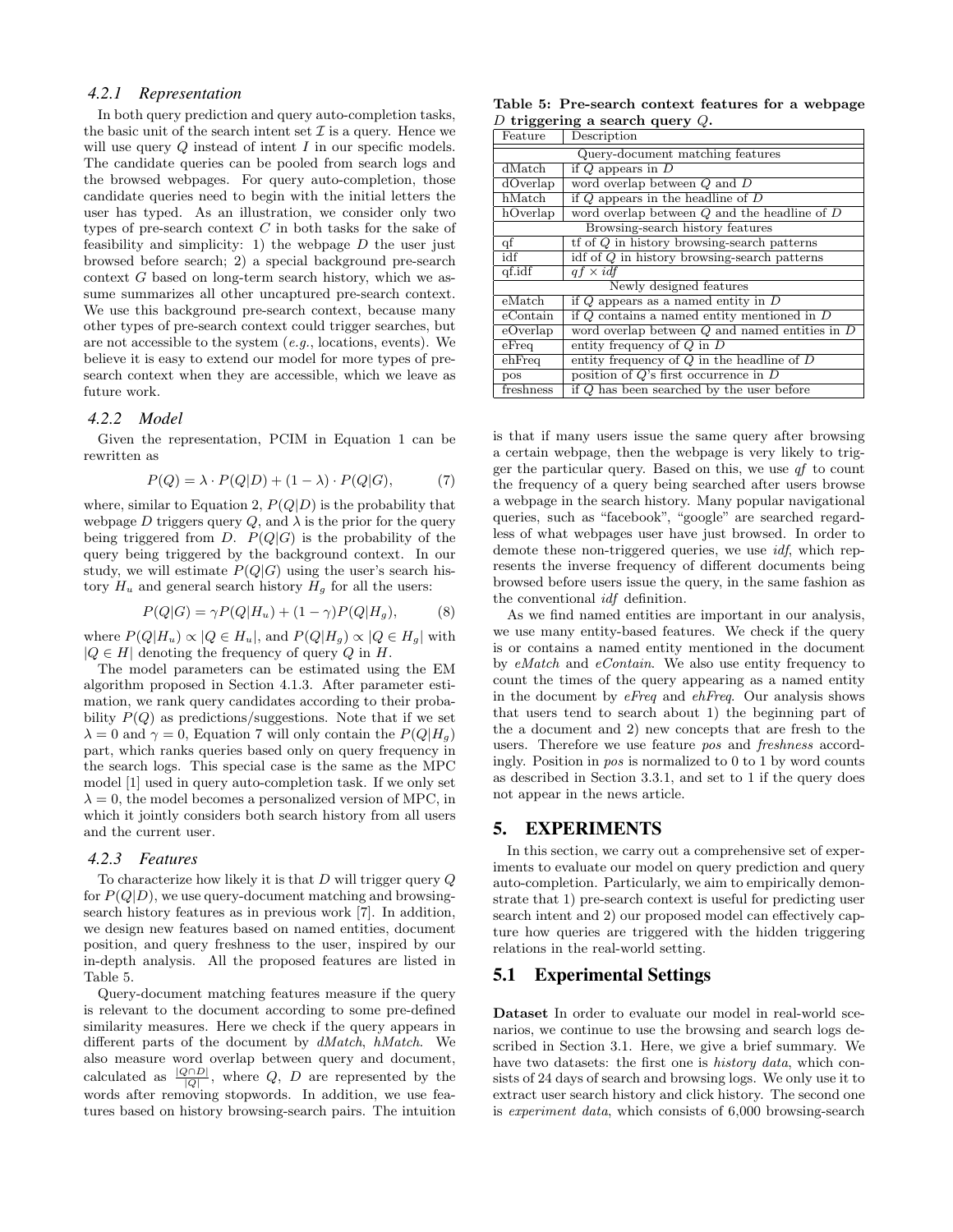pairs. We use it to train and test models. Specifically, we split the experiment data set into three subsets: STUDY (S), TRAIN (T), and EVALUATE (E). We use TRAIN to train models and set aside STUDY and EVALUATE for testing.

Tasks We evaluate our model in two search tasks to demonstrate its effectiveness for search intent prediction: 1) query prediction aims to predict what a user is going to search  $(i.e.,$ her query) with the awareness of the pre-search context  $(i.e.,$ after browsing a webpage); 2) query auto-completion aims to suggest queries after a user browses a webpage and enters several prefix characters of a new query.

For both tasks, we use browsing-search pairs to evaluate. Specifically, for each browsing-search pair, we use the browsed webpage as the news pre-search context and the query issued after (within a limited time) as the correct answer. We emphasize that our research problem is predicting searches in this real-world setting, where the query may not actually be triggered by the browsed webpage – that is, it may be triggered by other uncaptured pre-search context such as locations and events.

To collect the candidate queries for both tasks, we pool the 100 most popular queries from the user's search history, the 100 most popular queries from search history across all users, and named entities appearing in the browsed webpage. To ensure there is an correct answer for comparing different models, we also include the following query in the candidate set. We believe this is a fair setting for comparison, which would reflect prediction effectiveness within the collected candidate set. The candidates for query autocompletion are almost the same as those for query prediction, except that now the query candidates are restricted to begin with the prefix characters.

Methods To demonstrate the usefulness of pre-search context and the effectiveness of our model, we compare against a wide range of baseline models as listed below.

- Global Query Frequency (GQF). This method estimates the probability  $P(Q)$  that a query  $Q$  will be searched based on global search history, which is  $P(Q|H<sub>g</sub>)$  used in our model in Section 4.2.2. It is a widely used method [1] in query auto-completion. We use it as a baseline to compare the usefulness of the pre-search context and general search logs.
- Global and User Query Frequency (GUQF). This method estimates the probability  $P(Q)$  that a user searches a query Q based on both global search history and user search history, which is  $P(Q|G)$  used in our model in Section 4.2.2. We use it as a baseline to compare the usefulness of the pre-search context and user search history.
- Leading Query Frequency (LQF). This method estimates the probability  $P(Q)$  that a user searches a query Q (with awareness of pre-search context) based on the frequency of Q in the leading queries of the browsed webpage in history. Particularly,  $P(Q) \propto LQF(Q, D)$ , where  $LQF(Q, D)$  is the frequency of  $Q$  being a leading query for  $D$  in history. We use this method to demonstrate the difference between the triggering relationship and the clicking relationship, which is widely studied in the literature [8, 30].
- Ranking SVM (RSVM). Recent work [7] uses Ranking SVM to rank queries that are likely to be triggered by a browsed webpage as predictions for user searches. As

mentioned before, in the real-world setting, searches may also be triggered by pre-search context other than browsed webpages. Therefore, using this model to blindly predict searches solely based on browsed webpage could be inadequate in the real-world setting. To test this hypothesis, we include this model as a baseline. In contrast to our model, this model requires expensive labeled triggered queries of each browsed webpages for training. In the experiments, we train the model with both the "real" triggered queries annotated by a human, denoted as RSVM-T, and pseudo triggered queries by assuming queries that appear in the browsed webpage are triggered by the webpage, denoted as RSVM-P. We use the same set of features as described in Table 5 for RSVM models.

• Pre-search Context aware Intent Model (PCIM). This is our proposed model described in Section 4.2.2. The model does not need labels for trigger/non-triggered queries for training, and aims to predict search intent in real-world settings where queries may be triggered by the browsed webpages or other pre-search context.

The parameters of all the models  $(e.g., \lambda, \gamma \text{ and } \mathbf{w})$  are trained and tuned using the TRAIN dataset.

Metrics We use the following metrics to evaluate the effectiveness of different models.

- Mean Reciprocal Rank (MRR). As both tasks aim to predict correct queries (only one for each evaluation case), we use the standard mean reciprocal rank [9] as our main measure.
- Log-Likelihood. In addition, we report how well a model "explains" the browsing-search pairs by the average of the log-likelihood of the queries in training and test data. For LQF, GQF and GUQF, when the query frequency is zero, we smooth the probability simply by assigning probability 1<sup>−</sup><sup>10</sup>. For RSVM, since Ranking SVM only produces scores  $\mathbf{w}^T \mathbf{x} + b$  for ranking and does not provide probabilities, to calculate its log-likelihood we estimate its query probability based on the score as  $P(Q) \propto \exp\{\boldsymbol{w}^T\boldsymbol{x} + b\}.$

For all the experiments, we also perform significance tests using paired t-test with 0.05 as the p-value threshold.

# 5.2 Experimental Results

#### *5.2.1 Results for Query Prediction*

We first evaluate different models for query prediction. Table 6 shows MRR of each method on STUDY and EVAL-UATE testing dataset. Table 7 shows the average log-likelihood of each model on both testing and training datasets (i.e., STUDY, EVALUATE and TRAIN). Generally speaking, our model performs much better than all the baselines in terms of both MRR and log-likelihood on both test sets. The differences between our model and the baselines are statistically significant. We note that the log-likelihood of our model in training and testing data is close, which suggests that our model is not over-tuned. Next, we analyze the results in detail.

To begin with, we compare PCIM with the baselines that explore different data (*i.e.*, GQF, GUQF, and LQF). First, GQF performs worst in terms of MRR and the second worst in terms of log-likelihood, which clearly shows that the query frequency in general search history is not enough for query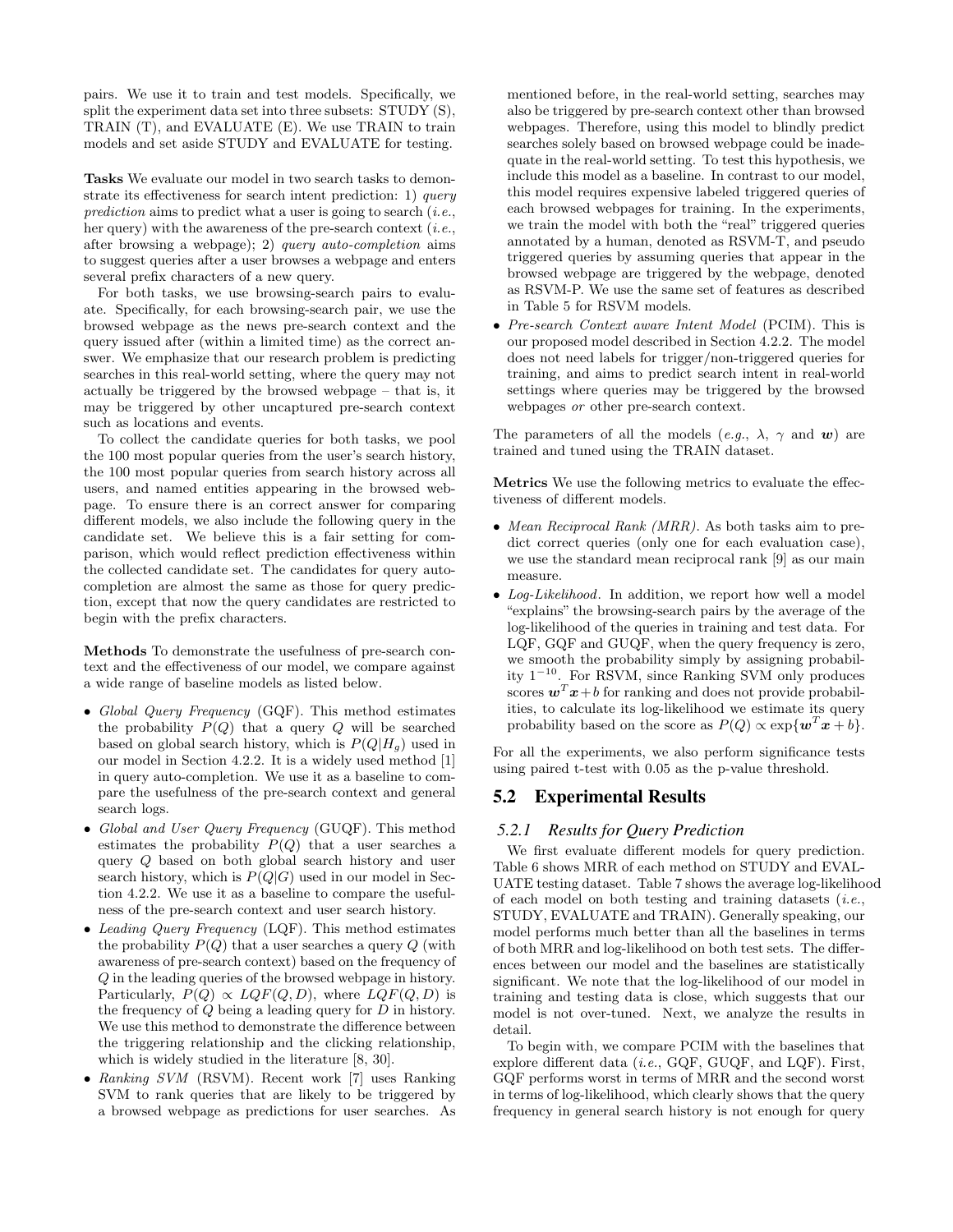Table 6: MRR for query prediction on STUDY(S) and EVALUATE(E).

| GOF    | GUQF              | LOF    | RSVM-P   RSVM-T |        | PCIM   |
|--------|-------------------|--------|-----------------|--------|--------|
|        | $0.0426$   0.1350 | 0.0498 | 0.0616          | 0.1206 | 0.1705 |
| 0.0429 | 10.1187           | 0.0447 | 0.0666          | 0.1242 | 0.1556 |

Table 7: Log-likelihood of different models on  $STUDY(S)$ , EVALUATE $(E)$  and TRAIN $(T)$ .

|    | GOF      | <b>GUQF</b> | LOF      | RSVM-P  | RSVM-T  | <b>PCIM</b> |
|----|----------|-------------|----------|---------|---------|-------------|
|    | $-11.29$ | $-10.62$    | $-22.97$ | $-4.95$ | $-4.95$ | $-4.74$     |
| E. | -11.40   | $-10.83$    | $-22.96$ | -4.94   | -4.93   | $-4.78$     |
|    | $-11.15$ | $-10.49$    | $-22.99$ | -4.95   | -4.93   | $-4.73$     |

prediction. Second, LQF performs worst in terms of loglikelihood and second worst in terms of MRR, which validates that clicking relationships between queries and webpages are different from the triggering relationships between webpages and queries and are not effective for query prediction. Third, GUQF largely improves over GQF and LQF in both metrics, which suggests that user personal search history provides valuable personal preference information for query prediction. PCIM, which captures the browsing presearch context in additional to general and personal search history, performs the best and improves over the best baseline (GUQF) on MRR by 31% (on EVALUATE). It clearly demonstrates the effectiveness of pre-search context in query prediction.

Then, we compare PCIM with the state-of-the-art methods for triggered query prediction (i.e., RSVM-P and RSVM-T). RSVM-P, trained on pseudo triggered queries, performs much worse than PCIM. Even though RSVM-T largely improves over RSVM-P due to the manually labeled triggered queries used in training, PCIM still largely improves over it on MRR by 25% (on Evaluate). These observations verify that RSVM models are inadequate or less effective than PCIM under the real-world setting where queries can be triggered from different types of pre-search context (i.e., not only the browsed webpages) with the triggering source being hidden. The experiment results also demonstrate that PCIM can effectively learn from the unlabeled data to predict queries based on both the browsing pre-search context and background pre-search context that summarizes other un-captured pre-search context.

To justify our assumptions, we further break down the overall results by triggered (T) and non-triggered (N) cases (by manually labeling) in Table 8. We only report MRR on EVALUATE in these experiments because of space limitations, noting that MRR is consistant with other measures and the best aligned with our task. We have some interesting findings. First, GUQF largely improves GQF for non-triggered queries and has limited improvement for triggered queries, which shows the need for exploring presearch context. This also validates our analysis in Section 3 that triggered queries are new and cannot be effectively predicted via exploring personal search history. Second, RSVM-P and RSVM-T perform better than PCIM for triggered queries but perform much worse than PCIM for non-triggered queries. The superior performance of RSVM models over PCIM on triggered queries implies that in the normally unrealistic setting of knowing searches are triggered from a specific pre-search context, supervised models that focus on learning queries triggered from a single type of pre-search context is a better choice than our unsupervised mixture model that tries to capture multiple types of pre-search context. However, we emphasize that the triggering relations are usually hidden in a real-world setting (Section 3.2). The system could not know if the current search will be triggered by the browsed webpage, and therefore could not apply RSVM models only on these triggered cases. The evaluation that combines both triggered and non-triggered queries in Table 6 and 7 reflects a realistic setting, in which we have shown that PCIM largely outperforms RSVM models.

Table 8: MRR for triggered(T) and nontriggered(N) queries.

| GQF    | GUQF   | LOF    | RSVM-P | RSVM-T | PCIM   |
|--------|--------|--------|--------|--------|--------|
| 0.0090 | 0.0295 | 0.0699 | 0.425  | 0.6169 | 0.2807 |
| 0.0445 | 0.1228 | 0.0433 | 0.0463 | 0.0967 | 0.1478 |

Finally, we demonstrate the usefulness of our newly proposed features. Specifically, we compare the performance with and without the new features (eMatch, eContain, eOverlap, eFreq, ehFreq, pos, freshness, described in Table 5) on RSVM-P, RSVM-T and PCIM. The results are reported in Figure 2. We can see that for almost all the cases, excluding the proposed features results in large decreases in performance, clearly demonstrating the utility of our proposed features.

Figure 2: MRR for models with and without our proposed features. "full" and "part" stand for with and without proposed features respectively. "A", "T" and "N" stand for all cases, triggered cases and non-triggered cases, respectively.



#### *5.2.2 Results for Query Auto-Completion*

In this section, we report results of different models on the query auto-completion task. In Table 9, we report MRR of different models evaluated for different initial lengths (the number of characters that a user has typed in).

Table 9: MRR for query auto-completion on varying length of prefix characters.

|             | Len=1  | Len $=$ 2 | Len $=$ 3 | Len $=4$ | Len=5  |
|-------------|--------|-----------|-----------|----------|--------|
| RSVM-T      | 0.1129 | 0.1671    | 0.2318    | 0.2533   | 0.2618 |
| GOF         | 0.0926 | 0.1647    | 0.2848    | 0.3640   | 0.4165 |
| <b>GUQF</b> | 0.1810 | 0.2441    | 0.3512    | 0.4213   | 0.4676 |
| <b>PCIM</b> | 0.2675 | 0.3077    | 0.3797    | 0.4395   | 0.4779 |

Generally speaking, the results confirm our findings from the previous experiment. GUQF improves over GQF, and PCIM further improves over GUQF and RSVM-T in query